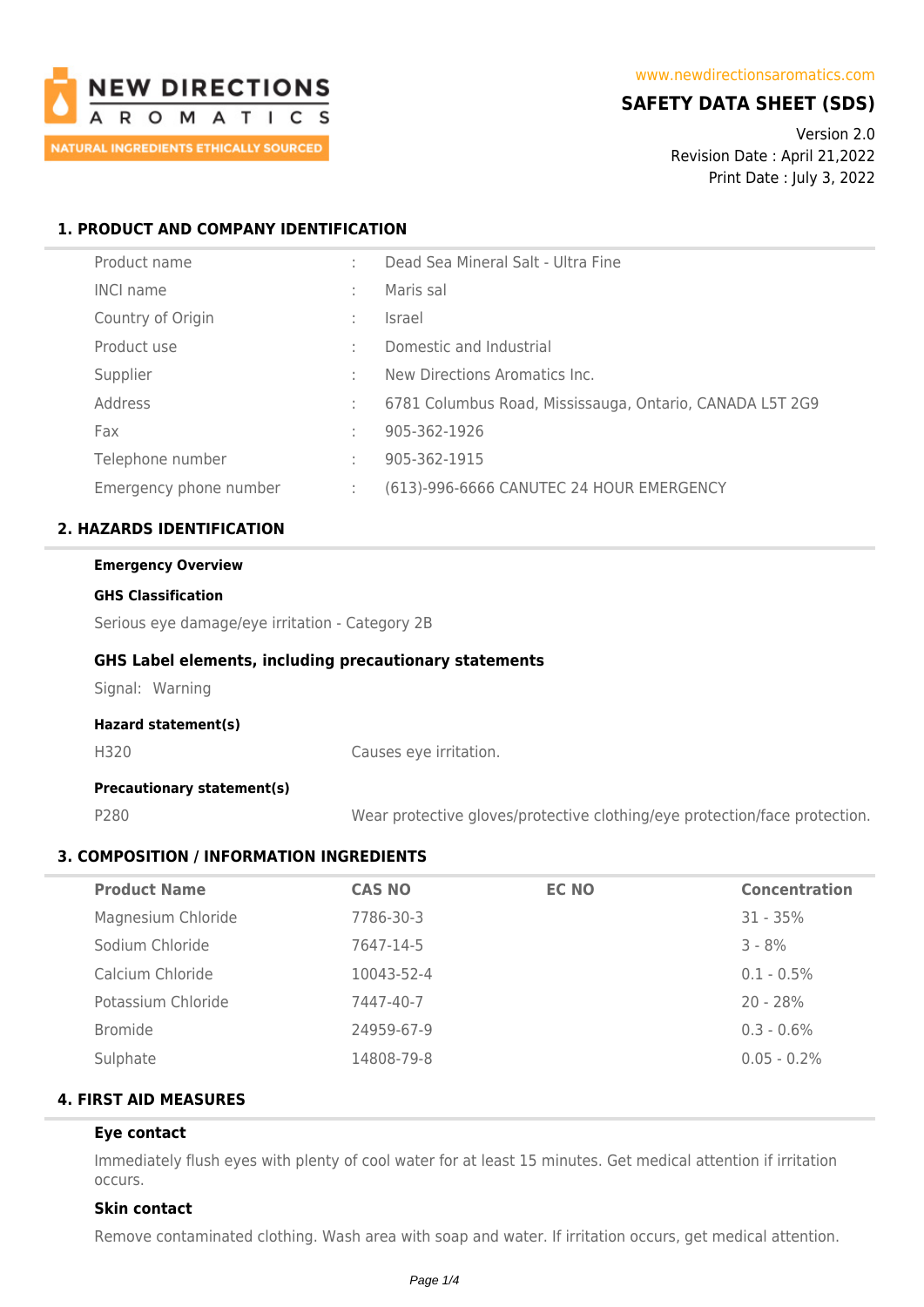# **Inhalation**

If inhaled, removed to fresh air. Get medical attention if symptoms appear.

# **Ingestion**

Seek medical attention or contact local poison control center.

# **5. FIRE FIGHTING MEASURES**

# **Suitable extinguishing media**

Use extinguishing media that are suitable for the surrounding combustible materials.

#### **Unsuitable extinguishing media**

Water spray, water jet.

#### **Special protective equipment and precautions for fire-fighters**

Wear proper protective equipment. Exercise caution when fighting any chemical fire. Use water spray or fog for cooling exposed containers.

#### **Resulting gases**

Carbon oxides.

# **6. ACCIDENTAL RELEASE MEASURES**

# **Personal precautions, protective equipment and emergency procedures.**

Equip clean crew with proper protection. Respiratory protection equipment may be necessary.

#### **Environmental precautions**

Prevent entry to sewers and public waters. Notify authorities if product enters sewers or public waters.

# **Methods and materials for containment and cleaning up**

Clean up any spills as soon as possible, using an absorbent material to collect it. Use suitable disposal containers.

# **7. HANDLING AND STORAGE**

# **Precautions for safe handling**

No direct lighting. No smoking. Ensure prompt removal from eyes, skin and clothing. Wash hands and other exposed areas with mild soap and water before eating, drinking or smoking and when leaving work. Handle in accordance with good industrial hygiene and safety procedures.

# **Conditions for safe storage, including any incompatibilities**

Provide local exhaust or general room ventilation to minimize dust and/or vapour concentrations. Keep container closed when not in use.

# **8. EXPOSURE CONTROLS AND PERSONAL PROTECTION**

#### **Eyes**

Use tightly sealed goggles.

# **Skin**

If skin contact or contamination of clothing is likely, protective clothing should be worn. Use protective gloves.

# **Respiratory**

In case of insufficient ventilation, wear suitable respiratory equipment.

# **9. PHYSICAL AND CHEMICAL PROPERTIES**

| Appearance | Ultra-fine crystalline powder |
|------------|-------------------------------|
| Odor       | Odorless.                     |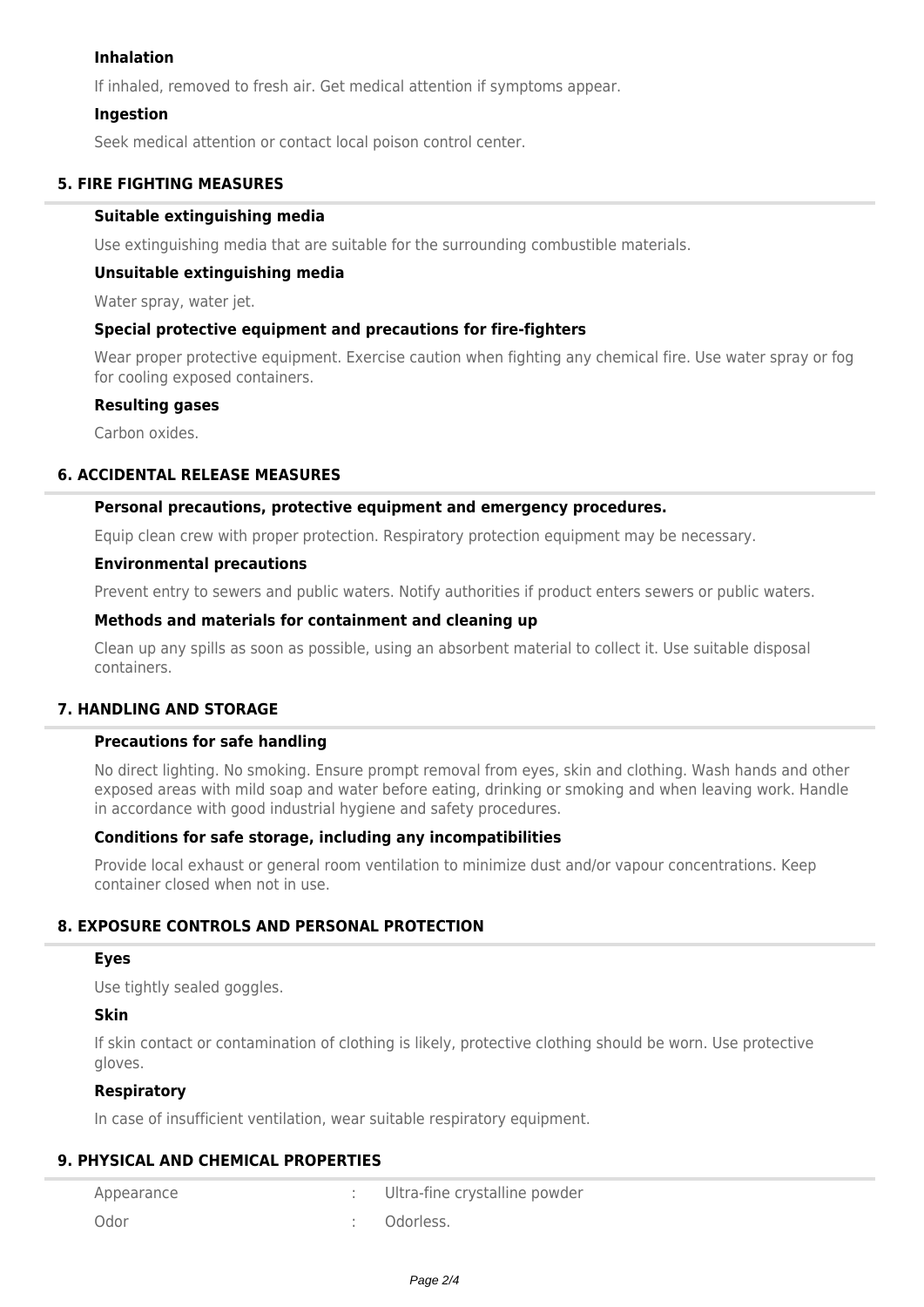# **10. STABILITY AND REACTIVITY**

# **Reactivity**

This material presents no significant reactivity hazard.

# **Chemical stability**

Chemically stable.

#### **Possibility of hazardous reactions**

Hazardous polymerization will not occur.

#### **Conditions to avoid**

Material is slightly hygroscopic. Avoid exposure to moisture.

#### **Incompatible materials**

None.

#### **Hazardous decomposition products**

No risk of decomposition.

# **11. TOXICOLOGICAL INFORMATION**

#### **Acute toxicity**

Not available.

#### **Inhalation**

May cause mild irritation.

#### **Skin contact**

Adverse skin effects should be prevented by normal care and personal hygiene.

#### **Eye contact**

Eye contact may cause irritation.

# **12. ECOLOGICAL INFORMATION**

# **Ecotoxicity**

Avoid any pollution of ground, surface or underground water.

#### **Persistence and degradability**

Not available.

#### **Bio - accumulative potential**

Not available.

#### **Mobility in soil**

Not available.

# **Other adverse effects**

Not available.

# **13. DISPOSAL CONSIDERATION**

Dispose of product in accordance with local, state or provincial and federal regulations. Check with local municipal authority to ensure compliance.

# **14. TRANSPORT INFORMATION**

# **US DOT Shipping Description (Land)**

Not regulated